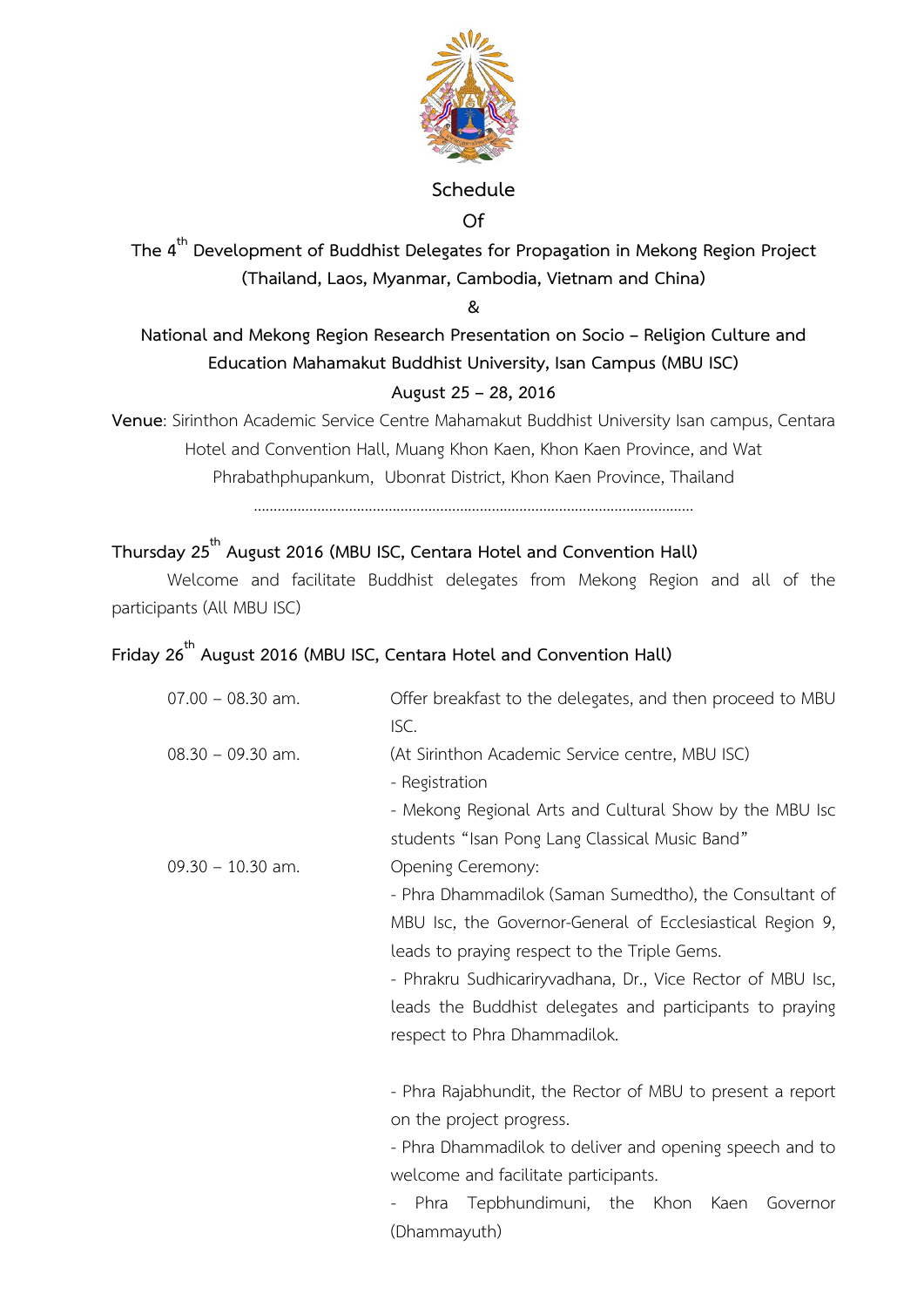- Phra Medhavinairod, Asst Prof Dr. the Vice - Rector for Administration

 - Phra Pariyatsaravetee, Dr. the Vice – Rector for International Affairs to welcome the Buddhist delegates from Mekong Region.

 - The governor of Khon Kaen to welcome the Buddhist delegates and the distinguished guests, and to offer memorial presents.

- VDO presentation on "MBU and Buddhism Propagation."

11.00 am.  $-$  12.40 pm. - Lunch Break

12.40 – 6.30 pm. **Group discussion, Research presentation and exhibition of the Buddhist delegates (Rooms are provided).** 

> **1. a group for Buddhism and Philosophy research**, in an alternative meeting room at Sirinthon Academic Centre, led by Phramaha Prasong Kittiyano, Dr. / Phramaha Surawut Jantadhammo, Dr. / Dr. Pattarachai Uthaphan / Phra Natthawud Wudhiko, Dr. / Phramaha Prasong Kittiyano and MA students and lecturers from MBU Lanna Campus.

> **2. a group for Education / a group for Social Science and Cultural Arts**, in a Library Hall, floor 2, Room 5216, led by Phramaha Suphachai Suphakitjo / Miss Kwanjai Kaewsaeng / Asst Prof. Witoon Thacha, Ph.D students and lecturers from MBU Isc and Sri Lanchang Campus.

> **3. The Buddhist Delegates from Mekong Region to present** "The process of Buddhism propagation in a country", led by Mr. Saeng-artit Thaimit / Mr. Thanakorn Choosukserm / Mr. Teerachai Chartchonbot at Sirithon academic service centre.

**Mc** : (Thai speaker) Phrakru Dhammapisamai, Dr. (English speaker) Mr. Saengartit Thaimit

## **Saturday 27th August 2016 (at Wat Phrabathphupankum, Khon Kaen province)**

| $07.00 - 08.00$ am. | - Offer breakfast to the delegates at Centara Hotel       |
|---------------------|-----------------------------------------------------------|
| $08.30 - 11.30$ am. | - A lecture on "The propagation in the $21st$ century" by |
|                     | Phra Sakayavongvisudhi (Venerable Dr. Anil Sakya)         |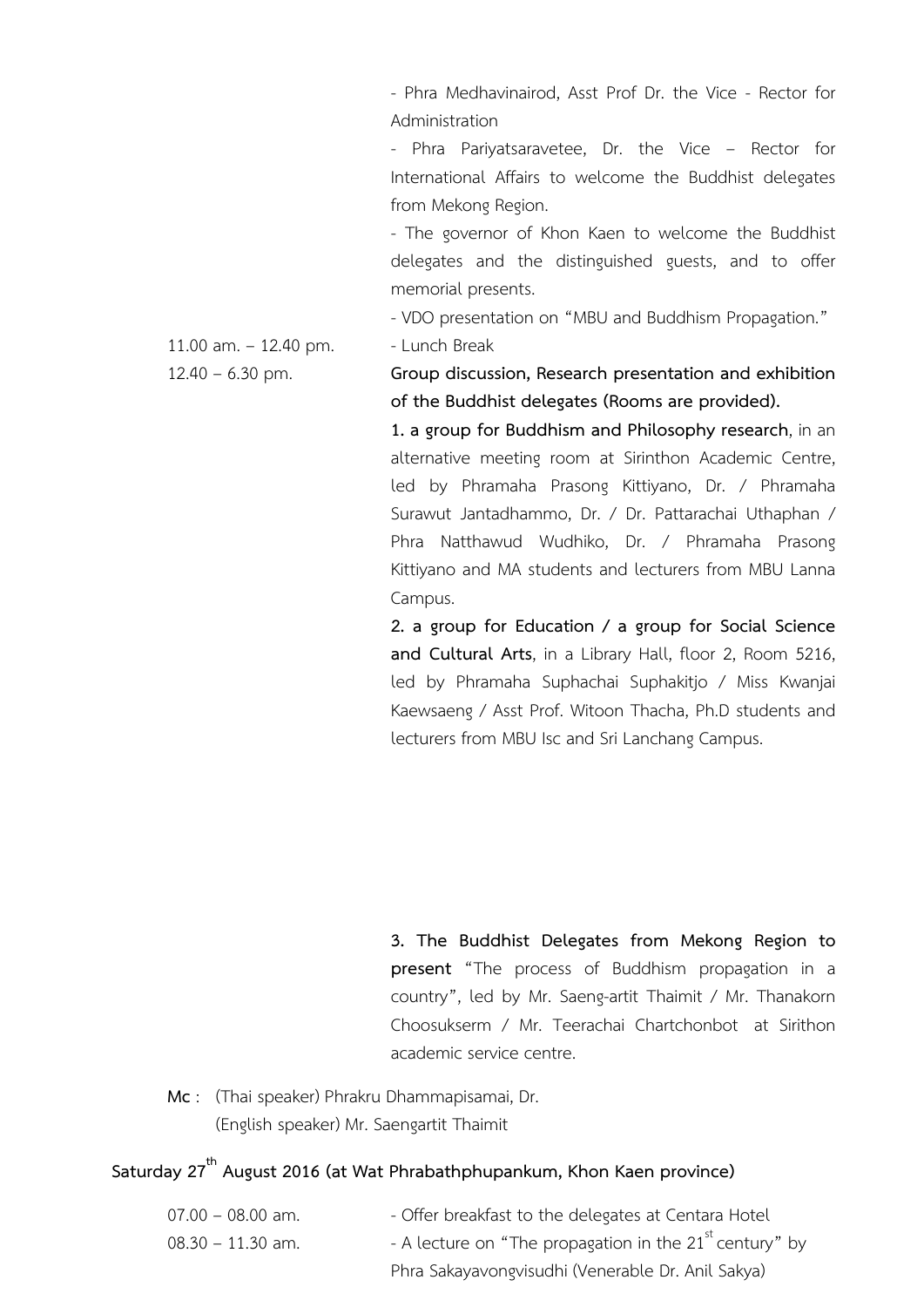| $11.30 - 12.00$ am. | - Break lunch                                          |
|---------------------|--------------------------------------------------------|
| $1.00 - 2.00$ pm.   | - The proceed to Wat Phrabathphupankum, Ubonrat        |
|                     | District, Khon Kaen province.                          |
|                     | - Attend a training workshop on Buddhism propagation.  |
| $2.00 - 5.00$ pm.   | - A lecture on "Propagation and meditation" by Phrakru |
|                     | Winaithon Chaowapith Sutheero.                         |
|                     | - Dhamma journey (Walking) on a dike of Udonrat Dam.   |
| $5.00 - 6.00$ pm.   | - Offer refreshment / dinner for layman.               |

**Mc:** (Thai speaker) Phrakru Dhammapisamai, Dr. (English speaker) Mr. Saengartit Thaimit

## **Sunday 28th August 2016 (Wat Phrabathphupankam, Khon Kaen province)**

- 04.30 06.00 am. Morning Prayer
- 06.30 07.00 am. Monks on alms
- 07.00 08.00 am. Offer food (breakfast) / breakfast for layman
- 08.00 09.00 am. Closing ceremony:
	- Phrakru Dhammapisamai, Dr. to deliver a report on the project conclusion

 - Chairperson to deliver closing and farewell speech, and to lead all participants to praying respect to the Triple Gems.

**Mc**: (Thai speaker) Phrakru Dhammapisamai, Dr. (English speaker) Mr. Thanakorn Choosukserm

**Office: Centre of the Buddhist Delegates for Buddhism Propagation in Mekong Region, Mahamakut Buddhist University Isan Campus, Ban Nonchai, Nai Muang Sub-district, Muang district, Khon Kaen provice 40000. Tel. 043-241495. Fax. 043-242386, 043-241495** 

**Consultants:** Phrakru Winaithon Chaowapith Sutheero Phrakru Dhammapisamai, Dr., Director of Academic service centre. Tel. 08-6789-6274 Phramaha Surawut Jantadhammo, Dr. Tel. 08-4604-3313 Phramaha Rungruang Rukchitadhammo, Dr. Tel. 08-1717-9791 Phra Nutthawud Wuthiko, Dr. Tel. 08-9217-7764 Dr. Pattharachai Uthaphan, Tel. 08-8897-3552 Dr. Sitthiporn Ketjoiy, Tel. 08-5408-2638 E-mail: piakealexander@yahoo.com Mr. Sakdhipong Sophajorn, Tel. 09-4289-5151, 06-3235-9156 E-mail: sakdipong2526@gmail.com

Mr. Wudhichai Yaowapho, Tel. 09-8942-8066 E-mail: wudhichai.khonkaen@gmail.com